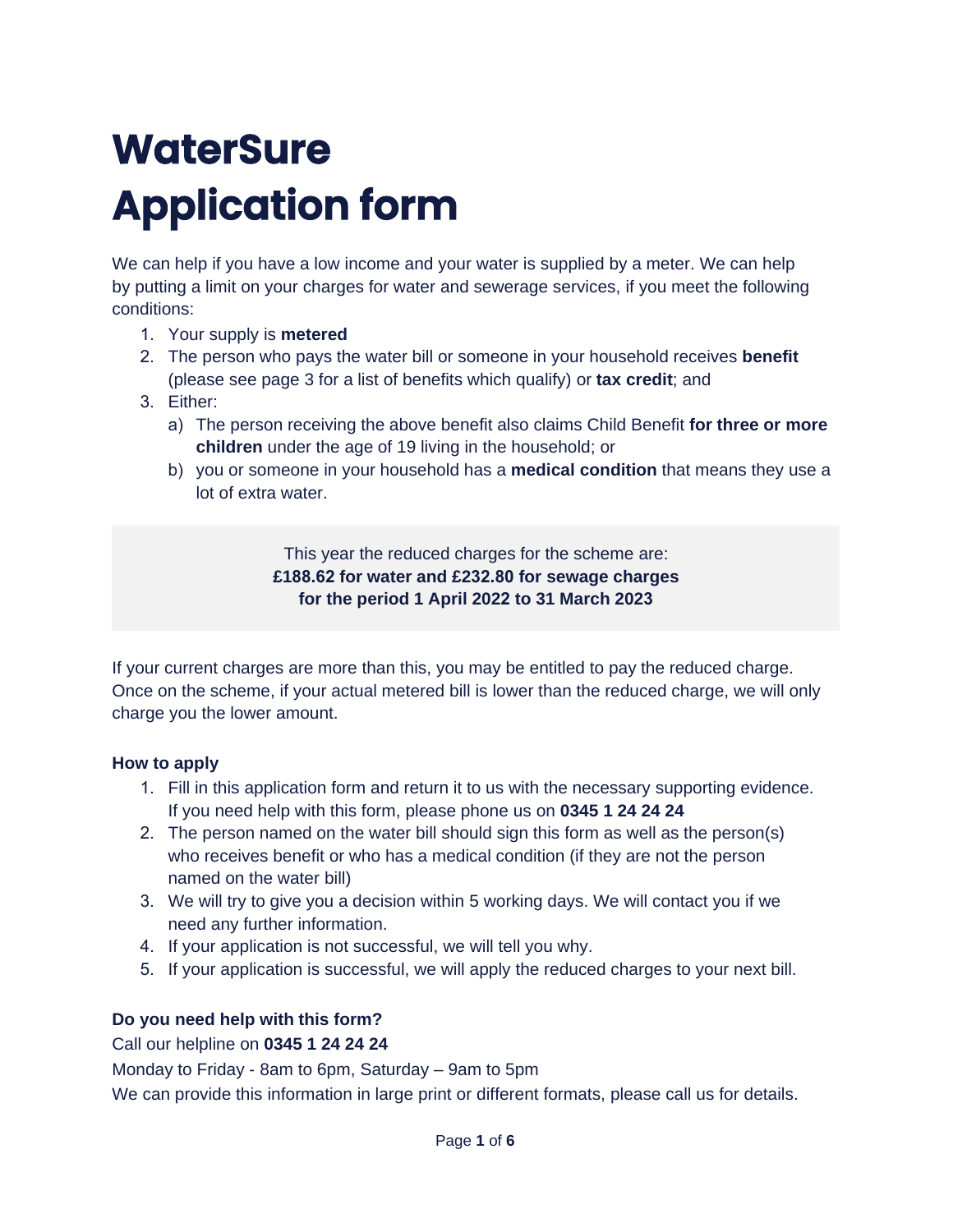# **Are you eligible?**

Do you have a water meter?

Yes

No

Do you, or anyone in your household, receive any of these benefits or Tax Credits?

- Income Support
- Income-based Job Seeker's Allowance
- Housing Benefit
- Universal Credit
- Pension Credit
- Working Tax Credit
- Child Tax Credit (other than just the family element)
- Income Related Employment Support Allowance

#### Yes

Do you, or anyone in your household, have any of these medical conditions?

- Desquamation (flaky skin disease)
- Weeping skin disease (eczema, psoriasis, varicose ulceration)
- **Incontinence**
- Abdominal stoma
- Crohn's disease
- Ulcerative colitis
- Renal failure requiring home dialysis (except where the health authority contributes to the cost of dialysis)
- Another medical condition which requires the use of significant additional water and can be supported by a doctor's certificate



Please note you do not qualify for the scheme if you water your garden with a non-handheld appliance such as a sprinkler or domestic irrigation system or if you have an auto-fill swimming pool or pond with a capacity of over 10,000 liters.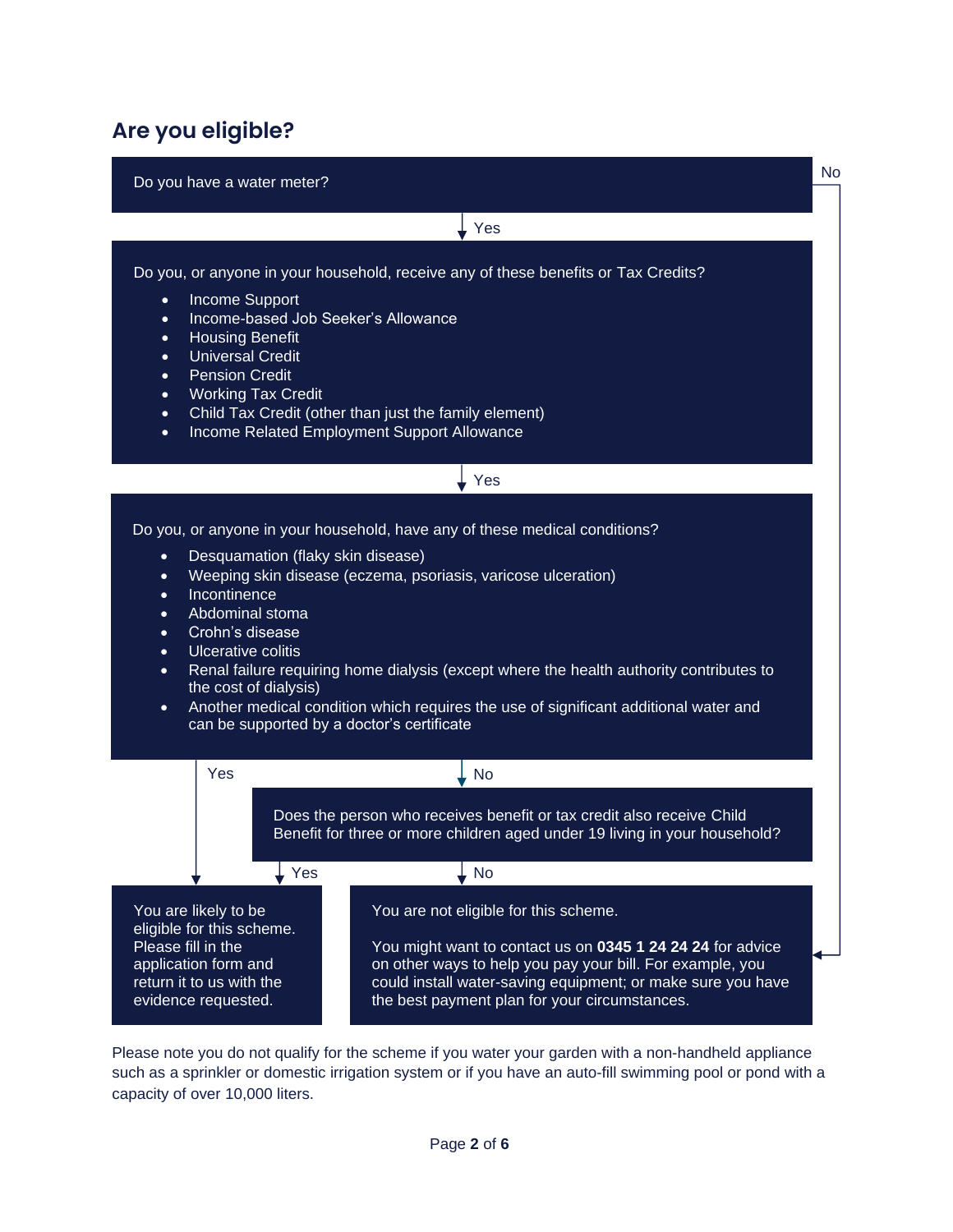## **1. You must fill in this page**

| Who is the person named on the water bill? |                                                         |  |
|--------------------------------------------|---------------------------------------------------------|--|
| 1. Title                                   | $Mr \Box$ Mrs $\Box$ Miss $\Box$ Ms $\Box$ Other $\Box$ |  |
| 2. First Name                              |                                                         |  |
| 3. Last Name                               |                                                         |  |
| 4. Address and<br>postcode                 |                                                         |  |
| 5. Daytime telephone<br>number             |                                                         |  |
| 6. Evening or mobile<br>telephone number   |                                                         |  |
| 7. Customer<br>reference number            |                                                         |  |

| About benefits or tax credits                                                                                                              |                                                                                                                                                                                                                                                                          |                                     |  |
|--------------------------------------------------------------------------------------------------------------------------------------------|--------------------------------------------------------------------------------------------------------------------------------------------------------------------------------------------------------------------------------------------------------------------------|-------------------------------------|--|
| 8. Are you, or<br>someone in your<br>home, receiving any<br>of the following<br>benefits or tax<br>credits (please tick<br>all that apply) | Income Related ESA $\Box$<br>Income Support $\Box$<br>Income-based Job Seeker's Allowance $\square$<br>Working Tax Credit $\square$<br>Child Tax Credit (not just the family part) $\square$<br>Housing Benefit $\Box$<br>Pension Credit □<br>Universal Credit $\square$ |                                     |  |
| 9. Details of the<br>person(s) who<br>receives one or more<br>of the above benefits<br>or tax credits                                      | Name(s)                                                                                                                                                                                                                                                                  | <b>National Insurance number(s)</b> |  |

#### **Notes**

8. To qualify for this scheme, someone in your home must be receiving at least one of the benefits or tax credits listed. **You must provide proof of your entitlement to one of the listed benefits.** You can provide a bank statement for most of these. The bank statement must be dated within the last 3 months and show your name, address and amount for the income-based benefit you receive. We cannot accept a bank statement for Jobseeker's Allowance or ESA, the latest benefit award notice must be sent to show you receive the income-based element.

If you are applying because of a medical condition, please go to page 4. If you are applying because you have a large family, please go to page 5.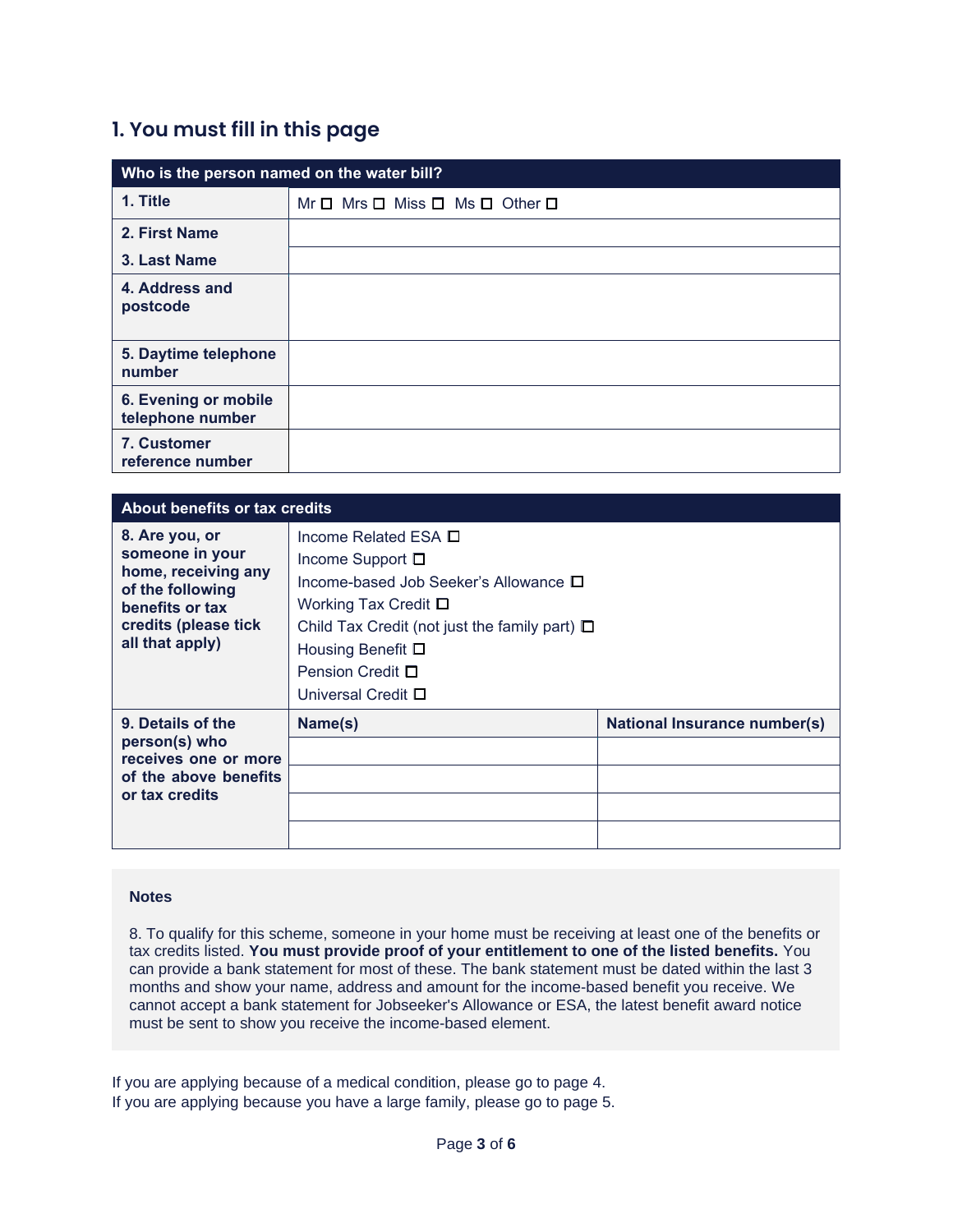# **2. Fill in this page of you are applying because of a medical condition**

| This section is for medical conditions needing extra water                                                                |                                                                                                                                                                                                                                                                                                                                                                                                                                                                               |  |  |
|---------------------------------------------------------------------------------------------------------------------------|-------------------------------------------------------------------------------------------------------------------------------------------------------------------------------------------------------------------------------------------------------------------------------------------------------------------------------------------------------------------------------------------------------------------------------------------------------------------------------|--|--|
| 10. Name of the<br>person who has the<br>medical condition                                                                |                                                                                                                                                                                                                                                                                                                                                                                                                                                                               |  |  |
| 11. Which of these<br>medical conditions<br>do they have?<br>(please tick all that<br>apply)                              | a) Desquamation (flaky skin disease) $\Box$<br>b) Weeping skin disease (eczema, psoriasis, varicose ulceration) $\Box$<br>c) Incontinence $\square$<br>d) Abdominal stoma $\square$<br>e) Renal failure requiring home dialysis $\Box$<br>(do not tick if the health authority helps with water costs)<br>f) Crohn's disease $\square$<br>g) Ulcerative colitis $\square$<br>h) Another condition which means they have to use a lot of extra water $\Box$<br>Please Specify: |  |  |
| 9. Please give us the<br>name and address of<br>the doctor or hospital<br>consultant who<br>knows about this<br>condition | Name:                                                                                                                                                                                                                                                                                                                                                                                                                                                                         |  |  |
|                                                                                                                           | Address and<br>postcode:                                                                                                                                                                                                                                                                                                                                                                                                                                                      |  |  |

#### **Notes**

10. We need to know the name of the person with the medical condition

11. Please tell us the medical condition(s) the person has by ticking all the relevant boxes. **Important: If you tick one of the named conditions listed as a) to g), please give us a copy of your repeat prescription form or a doctor's certificate** explaining your condition and why you need to use extra water. You can ask for copies of these from your surgery, clinic or hospital. **If you do not have the prescription or certificate, please provide some other evidence that you have the condition and why you need extra water.**

If you tick 'h) Another condition', you must include a doctor's certificate or a letter from a GP or hospital consultant. The letter or certificate must include:

- the name of the patient:
- the condition they have which means they need to use a lot of extra water;
- the date the certificate or letter was issued;
- the name, position and address of the GP or consultant.

12. Please tell us who we can contact to confirm this condition (for example a doctor or hospital consultant).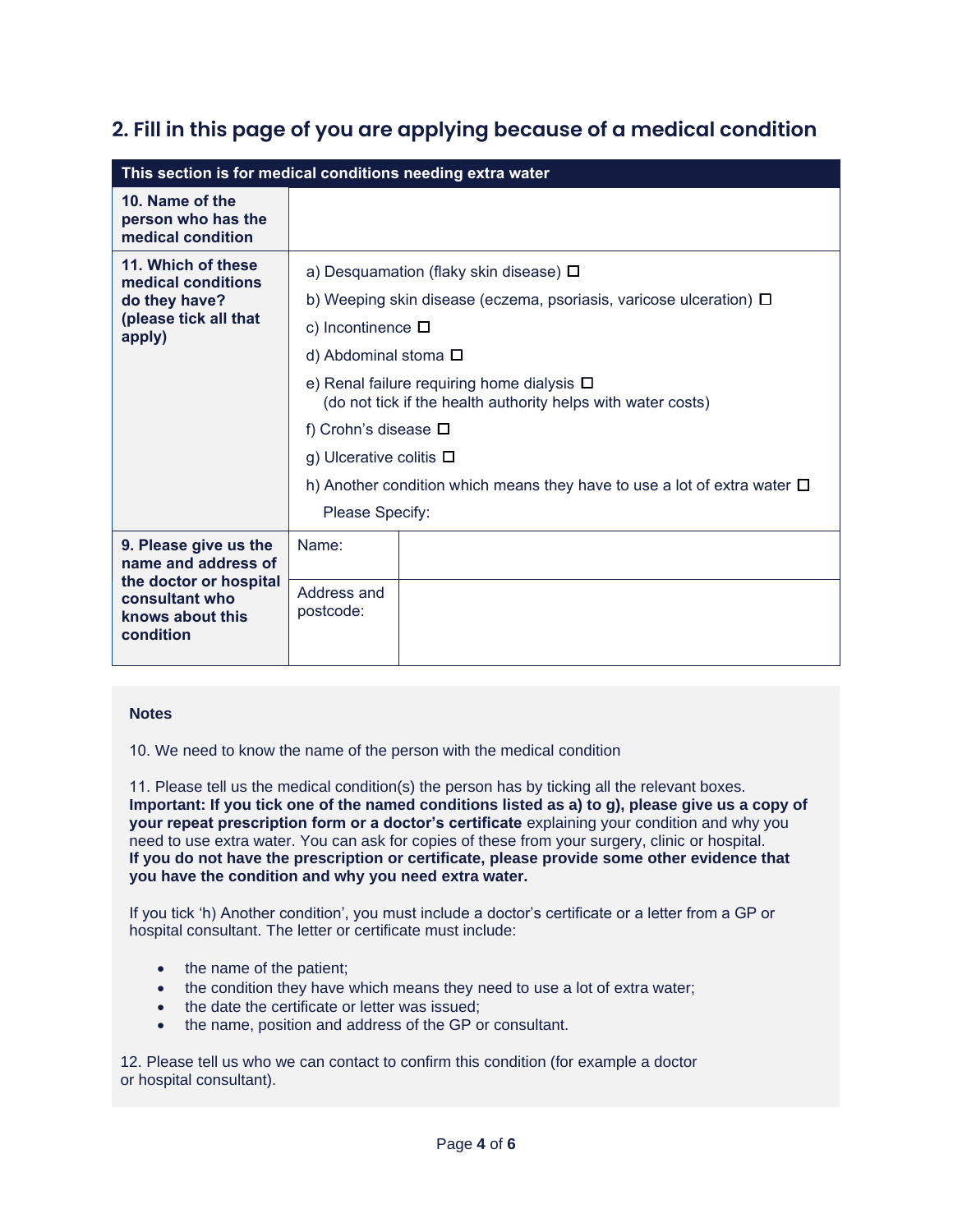# **3. Fill in this page of you are applying because you have a large family**

| This section is for families with three or more children aged under 19 living at home |                                                                                                                                                                                  |                          |  |  |
|---------------------------------------------------------------------------------------|----------------------------------------------------------------------------------------------------------------------------------------------------------------------------------|--------------------------|--|--|
| <b>13. Conformation</b>                                                               | I confirm that Child Benefit is claimed for three or more children, aged<br>under 19, who live permanently at the address where WaterSure is<br>being applied for. Please tick □ |                          |  |  |
| 14. Please give the<br>full names and dates<br>of birth of these<br>children.         | <b>Name</b>                                                                                                                                                                      | Date of birth (DD/MM/YY) |  |  |
|                                                                                       |                                                                                                                                                                                  |                          |  |  |
|                                                                                       |                                                                                                                                                                                  |                          |  |  |
|                                                                                       |                                                                                                                                                                                  |                          |  |  |
|                                                                                       |                                                                                                                                                                                  |                          |  |  |
|                                                                                       |                                                                                                                                                                                  |                          |  |  |
|                                                                                       |                                                                                                                                                                                  |                          |  |  |
|                                                                                       |                                                                                                                                                                                  |                          |  |  |

#### **Notes**

13. You should tick this box if someone at the home, where you're applying, claims Child Benefit for three or more children, all under the age of 19.

14. Please provide the full name and date of birth for each child.

**You must provide proof of the Child Benefit claim. You can provide a recent bank statement. This should be dated within the last 3 months and show name, address and amount of Child Benefit received. You could also provide the Child Benefit award notice, dated within the last 12 months.** 

You may need to provide Child Benefit award notices if you have a split claim. However, this must still be for one family unit. You cannot apply for WaterSure if all together there are three children, but this is not to one family unit. If you care for children but do not receive Child Benefit, then you cannot claim for WaterSure at your home.

## **Useful contacts**

Yorkshire Water: 0345 1 24 24 24 or Customer Accounts, PO Box 52, Bradford, BD3 7TYD

| Name of benefit or tax credit                                                   | <b>Authority</b>                                                          |  |
|---------------------------------------------------------------------------------|---------------------------------------------------------------------------|--|
| Income support, Jobseeker's Allowance,<br>Pension Credit, ESA, Universal Credit | Department for Work and Pensions<br>(telephone number in local directory) |  |
| Working Tax Credit, Child Tax Credit                                            | Tax Credits Office: 0345 300 3900                                         |  |
| <b>Child Benefit</b>                                                            | Child Benefit Office: 0300 200 3100                                       |  |
| <b>Housing Benefit</b>                                                          | Your local authority (Council)                                            |  |